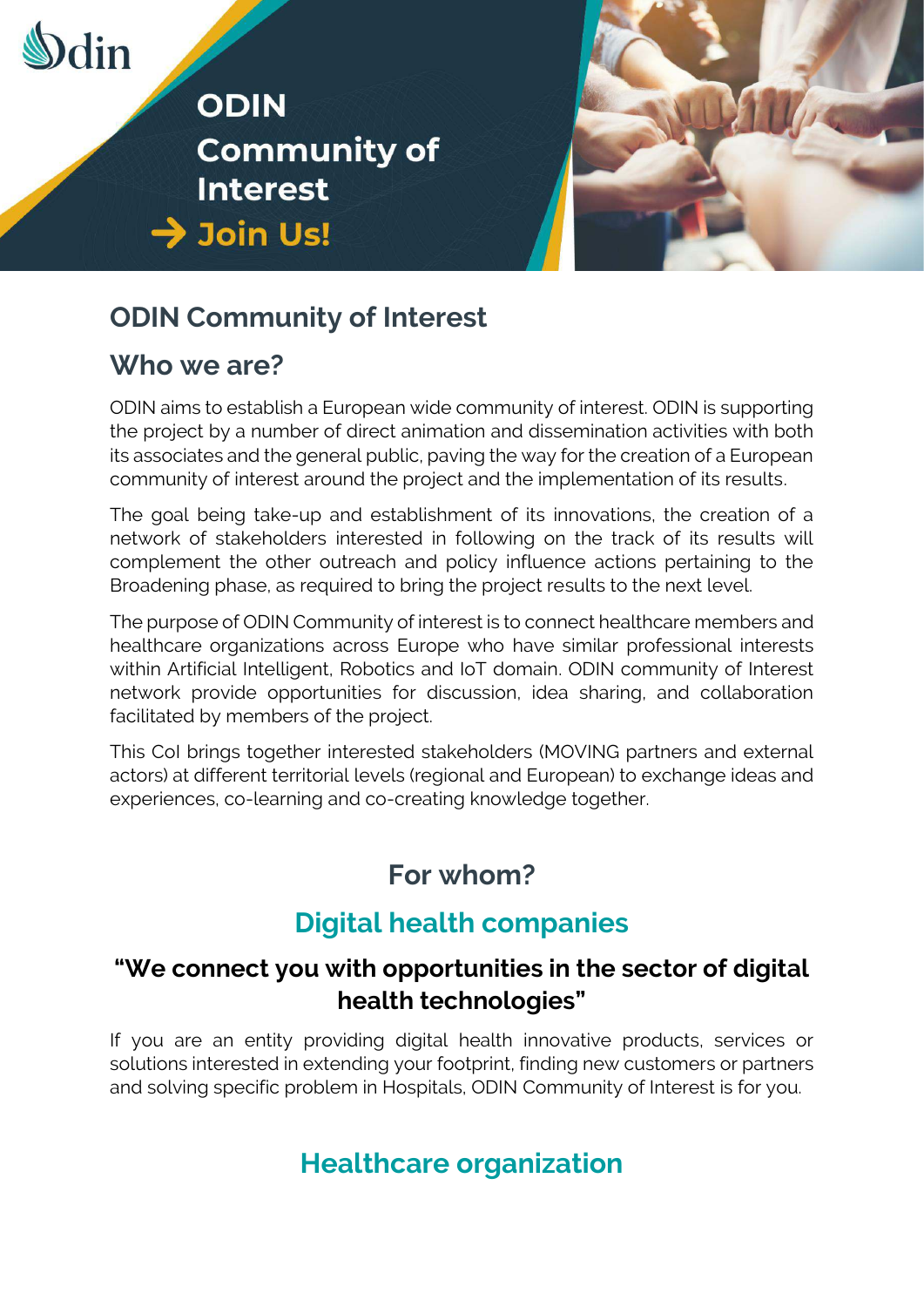### **"We guide you for innovating in digital health area"**

If you are a Healthcare organization that want to incorporate new solutions or services in your area, looking for an entity able to solve your problem or need, the ODIN Community of interest is for you.

## **Regulatory entities and policy makers**

### **"We are the bridge between healthcare organizations and the digital health companies"**

There are many other types of entities providing value to the healthcare ecosystem in Europe from perspectives different from technological companies or healthcare providers, such as user associations, regulatory entities, standardization organizations or policy makers. If you are an entity that have a specific interest in ODIN platform and mission success, participate in the design of the strategy and help it grow:

## **Why should you participate?**

### **Sharing needs**

It's the best place to know all these solutions and companies in a structured way, as well as share your needs or interests.

### **Sharing Knowledge**

Foster the exchange of knowledge and experience that enhances expertise on digital health domain

### **A focus group for innovation**

Multiple stakeholders coming together will allow you, as participants, to see the needs and interests of the other organisations in the value-chain

### **Co-Creation**

Co-create and validate key research outputs and results delivered by ODIN

Build a long-lasting community with ODIN stakeholders that is recognized as an important forum for issues around AI, robotics and IoT domain.

### **An ecosystem**

We are a global, active, open and inclusive structure that wants to respond, through the interaction of Design with other areas or disciplines, to the current companies challenges, institutions and people, with our own methodologies and formats, in a sustainable project, and with a solid commitment.